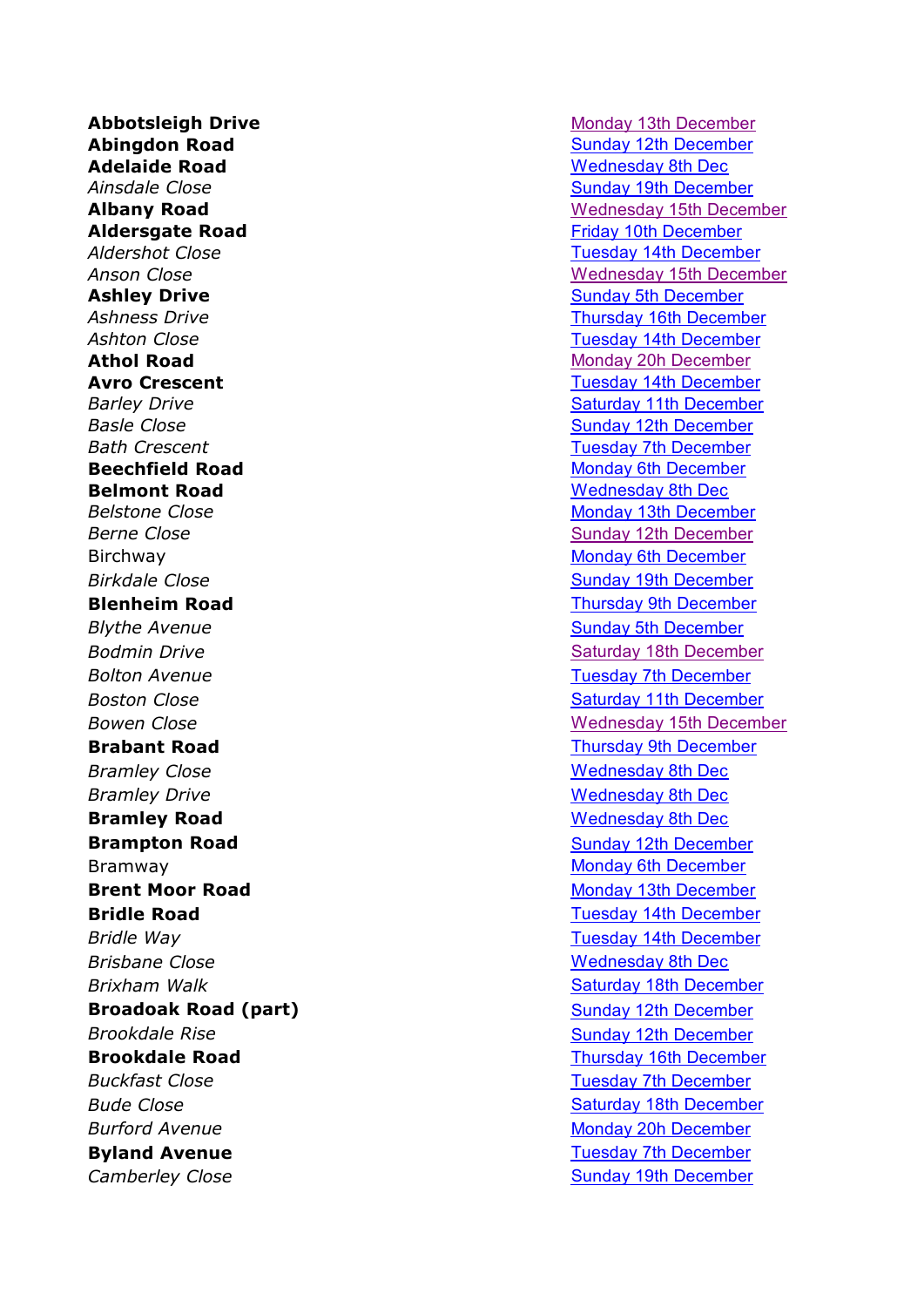**Capton Close Monday 13th [December](https://bwrotary.org/wp-content/uploads/2019/11/Route-10-coloured.jpg)** *Carlton Avenue* Monday 20h [December](https://bwrotary.org/wp-content/uploads/2019/11/Route-13-coloured.jpg) **Carmenna Drive Carmenna Drive Saturday 18th [December](https://bwrotary.org/wp-content/uploads/2019/11/Route-14-coloured.jpg) Carrwood Avenue** Saturday 11th [December](https://bwrotary.org/wp-content/uploads/2019/11/Route-8-coloured.jpg) **Central Drive Central Drive Saturday 4th [December](https://bwrotary.org/wp-content/uploads/2019/11/Route-15-coloured.jpg) Chadwick Avenue (part)** Tuesday 14th [December](https://bwrotary.org/wp-content/uploads/2019/11/Route-16-coloured.jpg) **Chadwick Avenue (rest)** Tuesday 14th [December](https://bwrotary.org/wp-content/uploads/2019/11/Route-16-coloured.jpg) **Cherry Walk** Monday 6th [December](https://bwrotary.org/wp-content/uploads/2019/11/Route-3-coloured.jpg) **Chevin Gardens** Cheving **Gardens** Chevin **Gardens** Chevin **Sunday 19th [December](https://bwrotary.org/wp-content/uploads/2019/11/Route-1-coloured.jpg)** *Chinley Close* Sunday 12th [December](https://bwrotary.org/wp-content/uploads/2019/11/Route-9-coloured.jpg) *Chisworth Close* Sunday 12th [December](https://bwrotary.org/wp-content/uploads/2019/11/Route-9-coloured.jpg) *Chudleigh Close* Monday 13th [December](https://bwrotary.org/wp-content/uploads/2019/11/Route-10-coloured.jpg) **Churchston Road** Monday 13th [December](https://bwrotary.org/wp-content/uploads/2019/11/Route-10-coloured.jpg) *Cleeve* Way **Tuesday 7th [December](https://bwrotary.org/wp-content/uploads/2019/11/Route-4-coloured.jpg) Colwyn Road (part)** Thursday 16th [December](https://bwrotary.org/wp-content/uploads/2019/11/Route-12-coloured.jpg) **Colwyn Road (part)** Thursday 16th [December](https://bwrotary.org/wp-content/uploads/2019/11/Route-12-coloured.jpg) **Colwyn Road (part)** Thursday 16th [December](https://bwrotary.org/wp-content/uploads/2019/11/Route-12-coloured.jpg) **Commodore Close** Tuesday 14th [December](https://bwrotary.org/wp-content/uploads/2019/11/Route-16-coloured.jpg) **Convamore Road** Saturday 11th [December](https://bwrotary.org/wp-content/uploads/2019/11/Route-8-coloured.jpg) **Copperfield Road Friday 10th [December](https://bwrotary.org/wp-content/uploads/2019/11/Route-7-coloured.jpg) Cranbourne Avenue** Thursday 9th [December](https://bwrotary.org/wp-content/uploads/2019/11/Route-6-coloured.jpg) **Cromwell Road** Saturday 11th [December](https://bwrotary.org/wp-content/uploads/2019/11/Route-8-coloured.jpg) **Crossway Crossway** [Wednesday](https://bwrotary.org/wp-content/uploads/2019/11/Route-11-coloured.jpg) 15th December **Crowland Gardens** Tuesday 7th [December](https://bwrotary.org/wp-content/uploads/2019/11/Route-4-coloured.jpg) **Dairyground Road** Saturday 18th [December](https://bwrotary.org/wp-content/uploads/2019/11/Route-14-coloured.jpg) **Dale** Avenue **Thursday 16th [December](https://bwrotary.org/wp-content/uploads/2019/11/Route-12-coloured.jpg) Dalston Drive Contract Contract Contract Contract Contract Contract Contract Contract Contract Contract Contract Contract Contract Contract Contract Contract Contract Contract Contract Contract Contract Contract Contrac Dane** Close Saturday 4th [December](https://bwrotary.org/wp-content/uploads/2019/11/Route-15-coloured.jpg) **Dartington Close** Monday 13th [December](https://bwrotary.org/wp-content/uploads/2019/11/Route-10-coloured.jpg) *Darwin Grove* Mednesday 8th Dec **Dawlish Close Contract Close** Saturday 18th [December](https://bwrotary.org/wp-content/uploads/2019/11/Route-14-coloured.jpg) **Delfur Road (part)** Saturday 18th [December](https://bwrotary.org/wp-content/uploads/2019/11/Route-14-coloured.jpg) **Delfur Road (part)** Saturday 18th [December](https://bwrotary.org/wp-content/uploads/2019/11/Route-14-coloured.jpg) Deneway Monday 6th [December](https://bwrotary.org/wp-content/uploads/2019/11/Route-3-coloured.jpg) *Derwent Drive* Monday 20h [December](https://bwrotary.org/wp-content/uploads/2019/11/Route-13-coloured.jpg) *Dickens Close* Friday 10th [December](https://bwrotary.org/wp-content/uploads/2019/11/Route-7-coloured.jpg) *Duncombe Close* Monday 13th [December](https://bwrotary.org/wp-content/uploads/2019/11/Route-10-coloured.jpg) **Earle Road** Sunday 12th [December](https://bwrotary.org/wp-content/uploads/2019/11/Route-9-coloured.jpg) **Easby** Close **Tuesday** 7th [December](https://bwrotary.org/wp-content/uploads/2019/11/Route-4-coloured.jpg) **Elmsway Elmsway Monday 6th [December](https://bwrotary.org/wp-content/uploads/2019/11/Route-3-coloured.jpg) Elswick Avenue Saturday 11th [December](https://bwrotary.org/wp-content/uploads/2019/11/Route-8-coloured.jpg) Eskdale Avenue Eskdale Avenue Friday 10th [December](https://bwrotary.org/wp-content/uploads/2019/11/Route-7-coloured.jpg)** *Fairey Drive* Tuesday 14th [December](https://bwrotary.org/wp-content/uploads/2019/11/Route-16-coloured.jpg) **Fairhaven Close** Sunday 19th [December](https://bwrotary.org/wp-content/uploads/2019/11/Route-1-coloured.jpg) *Field Close* Monday 20h [December](https://bwrotary.org/wp-content/uploads/2019/11/Route-13-coloured.jpg)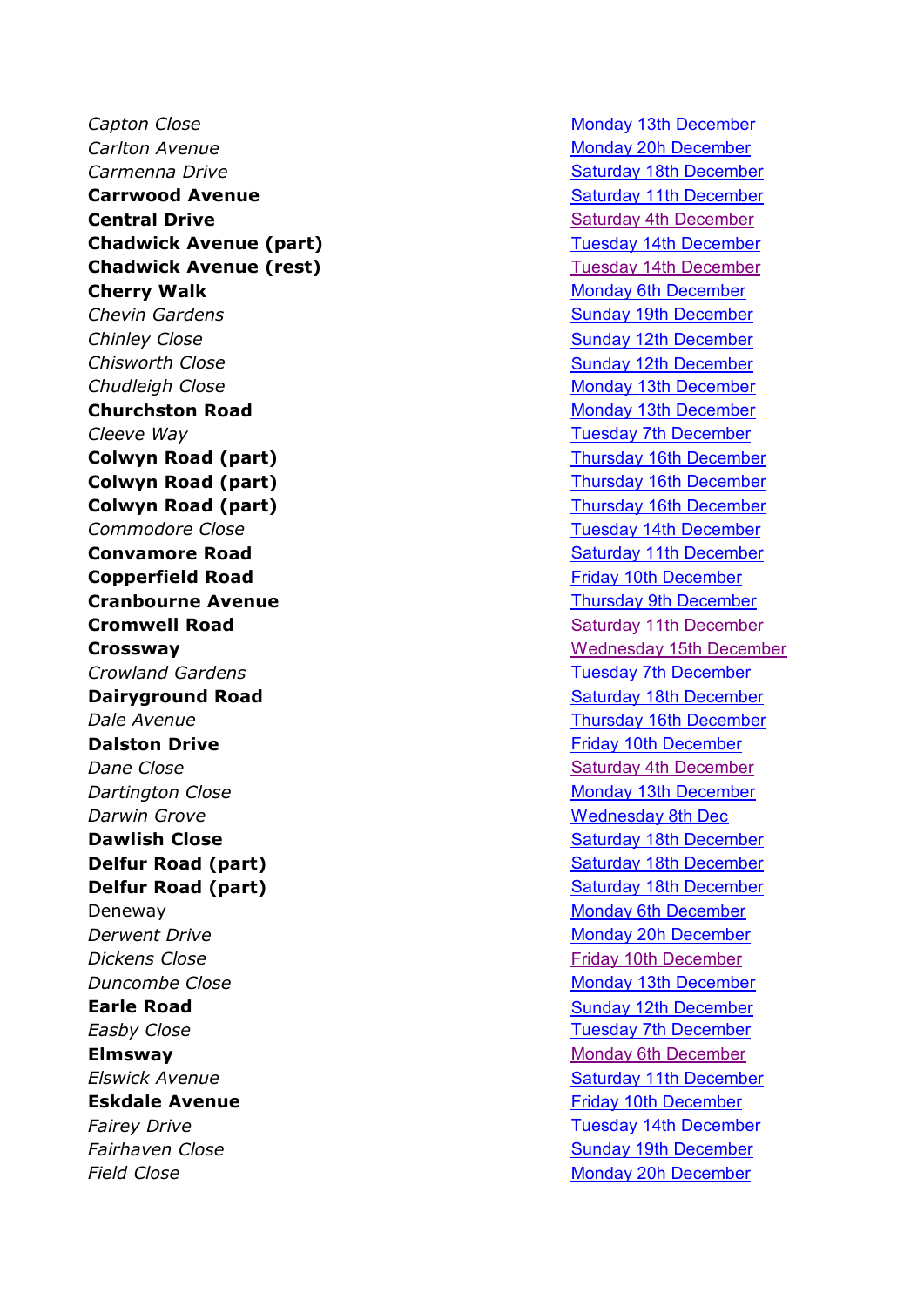**Fieldside Close** Monday 20h [December](https://bwrotary.org/wp-content/uploads/2019/11/Route-13-coloured.jpg) *Fir Avenue* Thursday 16th [December](https://bwrotary.org/wp-content/uploads/2019/11/Route-12-coloured.jpg) **Fir Road (part)** Thursday 16th [December](https://bwrotary.org/wp-content/uploads/2019/11/Route-12-coloured.jpg) **Fir Road (part)** Thursday 16th [December](https://bwrotary.org/wp-content/uploads/2019/11/Route-12-coloured.jpg) **Fir Road (part)** Thursday 16th [December](https://bwrotary.org/wp-content/uploads/2019/11/Route-12-coloured.jpg) **Forbes Park Communist Except Communist Communist Communist Communist Communist Communist Communist Communist Communist Communist Communist Communist Communist Communist Communist Communist Communist Communist Communist Fords Lane Saturday 11th [December](https://bwrotary.org/wp-content/uploads/2019/11/Route-8-coloured.jpg) Saturday 11th December Fountains Road (part)** Sunday 5th [December](https://bwrotary.org/wp-content/uploads/2019/11/Route-2-coloured.jpg) **Fountains Road (part)** Sunday 5th [December](https://bwrotary.org/wp-content/uploads/2019/11/Route-2-coloured.jpg) **Foxbench Close Foxbench Close Friday 10th [December](https://bwrotary.org/wp-content/uploads/2019/11/Route-7-coloured.jpg) Fulmar** Road **Tuesday 14th [December](https://bwrotary.org/wp-content/uploads/2019/11/Route-16-coloured.jpg) Furness Road** Sunday 5th [December](https://bwrotary.org/wp-content/uploads/2019/11/Route-2-coloured.jpg) **Gawsworth Close Manufacturer Close** Mednesday 8th Dec *Geneva Road* Sunday 12th [December](https://bwrotary.org/wp-content/uploads/2019/11/Route-9-coloured.jpg) **Glandon Drive (most)** Monday 6th [December](https://bwrotary.org/wp-content/uploads/2019/11/Route-3-coloured.jpg) **Glastonbury Avenue** Sunday 5th [December](https://bwrotary.org/wp-content/uploads/2019/11/Route-2-coloured.jpg) **Glenbourne Park** Monday 20h [December](https://bwrotary.org/wp-content/uploads/2019/11/Route-13-coloured.jpg) **Glendene Avenue** Monday 20h [December](https://bwrotary.org/wp-content/uploads/2019/11/Route-13-coloured.jpg) **Glendene Road** Saturday 11th [December](https://bwrotary.org/wp-content/uploads/2019/11/Route-8-coloured.jpg) **Gleneagles Close** Sunday 19th [December](https://bwrotary.org/wp-content/uploads/2019/11/Route-1-coloured.jpg) **Grange Road** Monday 13th [December](https://bwrotary.org/wp-content/uploads/2019/11/Route-10-coloured.jpg) **Grange Road (rest)** Monday 13th [December](https://bwrotary.org/wp-content/uploads/2019/11/Route-10-coloured.jpg) **Grasmere Crescent** Saturday 11th [December](https://bwrotary.org/wp-content/uploads/2019/11/Route-8-coloured.jpg) **Handley Road** Sunday 12th [December](https://bwrotary.org/wp-content/uploads/2019/11/Route-9-coloured.jpg) **Hardy Drive No. 2. 2. 2. 2. 2. 2. 2. 2. 2. 2. 2. 2. Saturday 11th [December](https://bwrotary.org/wp-content/uploads/2019/11/Route-8-coloured.jpg)** *Harlyn* Avenue **Saturday 18th [December](https://bwrotary.org/wp-content/uploads/2019/11/Route-14-coloured.jpg)** *Hastings Close* Thursday 9th [December](https://bwrotary.org/wp-content/uploads/2019/11/Route-6-coloured.jpg) **Hawker Road** Tuesday 14th [December](https://bwrotary.org/wp-content/uploads/2019/11/Route-16-coloured.jpg) **Hawthorn Grove (if time allows)** Sunday 5th [December](https://bwrotary.org/wp-content/uploads/2019/11/Route-2-coloured.jpg) **Hearle Close** Tuesday 14th [December](https://bwrotary.org/wp-content/uploads/2019/11/Route-16-coloured.jpg) **Heaton Avenue Exercise Saturday 4th [December](https://bwrotary.org/wp-content/uploads/2019/11/Route-15-coloured.jpg)** *Helston Close* Saturday 18th [December](https://bwrotary.org/wp-content/uploads/2019/11/Route-14-coloured.jpg) *High Elms* Friday 10th [December](https://bwrotary.org/wp-content/uploads/2019/11/Route-7-coloured.jpg) **Highfield Parkway** Monday 20h [December](https://bwrotary.org/wp-content/uploads/2019/11/Route-13-coloured.jpg) *Highfield Road* Monday 13th [December](https://bwrotary.org/wp-content/uploads/2019/11/Route-10-coloured.jpg) *Hillbrook Road* Saturday 11th [December](https://bwrotary.org/wp-content/uploads/2019/11/Route-8-coloured.jpg) *Hillbury Road* Sunday 12th [December](https://bwrotary.org/wp-content/uploads/2019/11/Route-9-coloured.jpg) **Hillcrest Road (part)** Sunday 12th [December](https://bwrotary.org/wp-content/uploads/2019/11/Route-9-coloured.jpg) *Hillside Close* Sunday 19th [December](https://bwrotary.org/wp-content/uploads/2019/11/Route-1-coloured.jpg) *Hilton Drive* Sunday 12th [December](https://bwrotary.org/wp-content/uploads/2019/11/Route-9-coloured.jpg) **Hobart Close** [Wednesday](https://bwrotary.org/wp-content/uploads/2019/11/Route-11-coloured.jpg) 15th December *Holbeton Close* Monday 13th [December](https://bwrotary.org/wp-content/uploads/2019/11/Route-10-coloured.jpg) *Holland Road* Saturday 11th [December](https://bwrotary.org/wp-content/uploads/2019/11/Route-8-coloured.jpg) *Holly Grange* Monday 13th [December](https://bwrotary.org/wp-content/uploads/2019/11/Route-10-coloured.jpg) *Holly Road* Monday 20h [December](https://bwrotary.org/wp-content/uploads/2019/11/Route-13-coloured.jpg)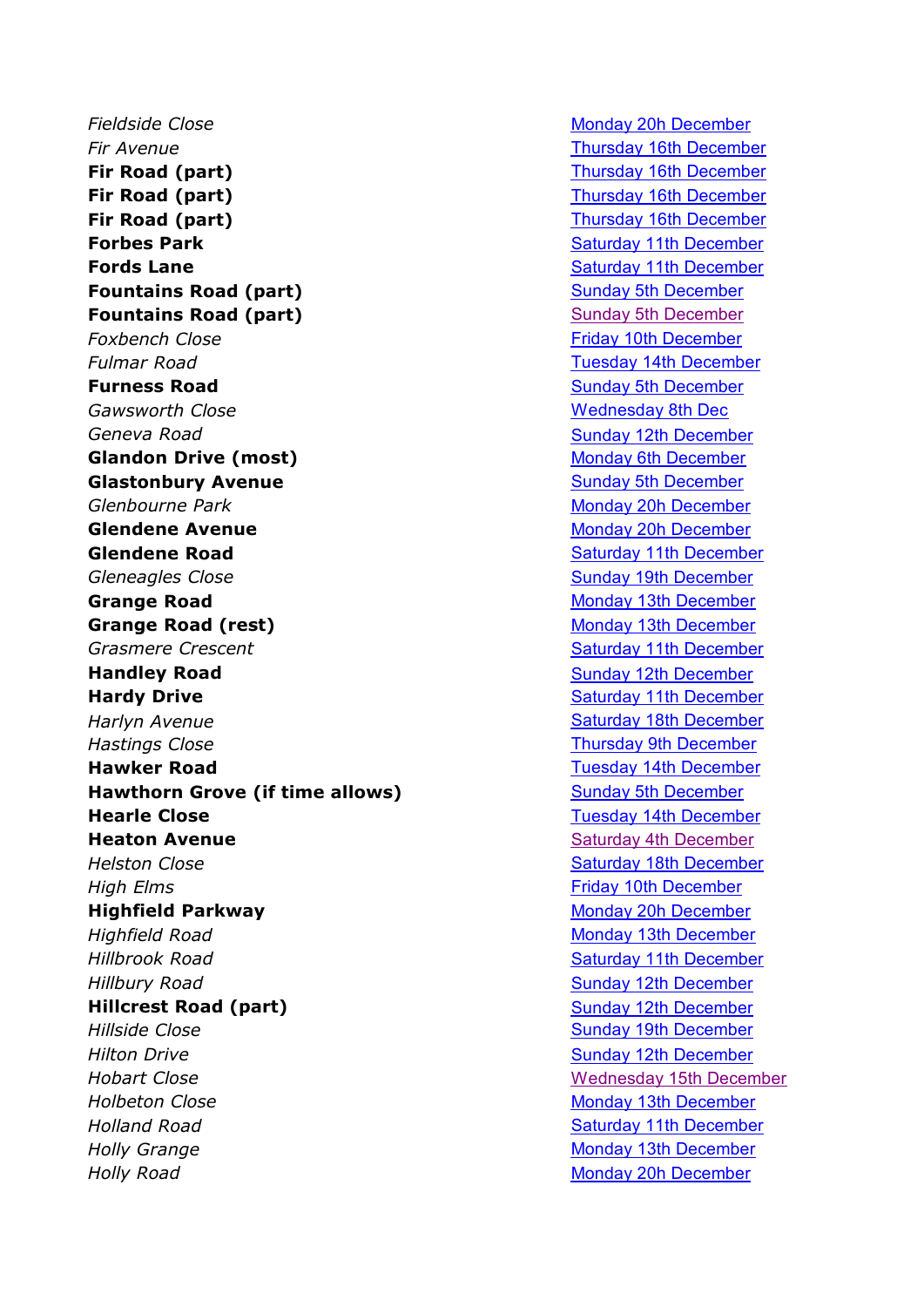Hollythorn Avenue Monday 6th [December](https://bwrotary.org/wp-content/uploads/2019/11/Route-3-coloured.jpg) *Hurst Avenue* Friday 10th [December](https://bwrotary.org/wp-content/uploads/2019/11/Route-7-coloured.jpg) **Hursthead Road Sunday 5th [December](https://bwrotary.org/wp-content/uploads/2019/11/Route-2-coloured.jpg)** *Huxley Close* Saturday 11th [December](https://bwrotary.org/wp-content/uploads/2019/11/Route-8-coloured.jpg) **Huxley Drive Saturday 11th [December](https://bwrotary.org/wp-content/uploads/2019/11/Route-8-coloured.jpg)** Saturday 11th December *Kendal Drive* **Friday 10th [December](https://bwrotary.org/wp-content/uploads/2019/11/Route-7-coloured.jpg)** *Kendal Drive Company Company Company Company Company Company Company Company Company Company Company Company Company Company* **Kenwood Avenue** Monday 20h [December](https://bwrotary.org/wp-content/uploads/2019/11/Route-13-coloured.jpg) *Keswick Drive* Friday 10th [December](https://bwrotary.org/wp-content/uploads/2019/11/Route-7-coloured.jpg) *Kings* Close Sunday 12th [December](https://bwrotary.org/wp-content/uploads/2019/11/Route-9-coloured.jpg) **Kingsway (part)** Sunday 12th [December](https://bwrotary.org/wp-content/uploads/2019/11/Route-9-coloured.jpg) **Kitts Moss Lane** Saturday 11th [December](https://bwrotary.org/wp-content/uploads/2019/11/Route-8-coloured.jpg) **Ladybarn Crescent** Sunday 19th [December](https://bwrotary.org/wp-content/uploads/2019/11/Route-1-coloured.jpg) **Ladythorn Crescent Creameder Creameder Creameder** Sunday 19th [December](https://bwrotary.org/wp-content/uploads/2019/11/Route-1-coloured.jpg) **Ladythorn Grove** Sunday 19th [December](https://bwrotary.org/wp-content/uploads/2019/11/Route-1-coloured.jpg) **Ladythorn Road** Sunday 19th [December](https://bwrotary.org/wp-content/uploads/2019/11/Route-1-coloured.jpg) **Lancastrian Way (part)** Tuesday 14th [December](https://bwrotary.org/wp-content/uploads/2019/11/Route-16-coloured.jpg) **Lancastrian Way (rest)** Tuesday 14th [December](https://bwrotary.org/wp-content/uploads/2019/11/Route-16-coloured.jpg) **Langdale Road Friday 10th [December](https://bwrotary.org/wp-content/uploads/2019/11/Route-7-coloured.jpg) Launceston Close** Saturday 18th [December](https://bwrotary.org/wp-content/uploads/2019/11/Route-14-coloured.jpg) **Lausanne** Road **Sunday 12th [December](https://bwrotary.org/wp-content/uploads/2019/11/Route-9-coloured.jpg) Lawton Avenue Thursday 16th [December](https://bwrotary.org/wp-content/uploads/2019/11/Route-12-coloured.jpg) Lees Road** Monday 20h [December](https://bwrotary.org/wp-content/uploads/2019/11/Route-13-coloured.jpg) *Lincoln Close* Tuesday 14th [December](https://bwrotary.org/wp-content/uploads/2019/11/Route-16-coloured.jpg) *Linden Grove* **Monday 20h [December](https://bwrotary.org/wp-content/uploads/2019/11/Route-13-coloured.jpg) Linney Road** Saturday 4th [December](https://bwrotary.org/wp-content/uploads/2019/11/Route-15-coloured.jpg) **Liskeard Drive** Saturday 18th [December](https://bwrotary.org/wp-content/uploads/2019/11/Route-14-coloured.jpg) *Longmeadow* Sunday 5th [December](https://bwrotary.org/wp-content/uploads/2019/11/Route-2-coloured.jpg) **Lucerne Road Sunday 12th [December](https://bwrotary.org/wp-content/uploads/2019/11/Route-9-coloured.jpg) Lugano Road Sunday 12th [December](https://bwrotary.org/wp-content/uploads/2019/11/Route-9-coloured.jpg) Sunday 12th December Lumb Lane** [Wednesday](https://bwrotary.org/wp-content/uploads/2019/11/Route-5-coloured.jpg) 8th Dec **Lyncombe** Close **Tuesday 7th [December](https://bwrotary.org/wp-content/uploads/2019/11/Route-4-coloured.jpg) Lytham Drive Sunday 19th [December](https://bwrotary.org/wp-content/uploads/2019/11/Route-1-coloured.jpg) Sunday 19th December Malmesbury Road** Tuesday 7th [December](https://bwrotary.org/wp-content/uploads/2019/11/Route-4-coloured.jpg) *Manley Close* [Wednesday](https://bwrotary.org/wp-content/uploads/2019/11/Route-5-coloured.jpg) 8th Dec **Maple Road** [Wednesday](https://bwrotary.org/wp-content/uploads/2019/11/Route-5-coloured.jpg) 8th Dec **Marlborough Avenue (most)** Thursday 9th [December](https://bwrotary.org/wp-content/uploads/2019/11/Route-6-coloured.jpg) *Marlborough Road (rest)* Thursday 9th [December](https://bwrotary.org/wp-content/uploads/2019/11/Route-6-coloured.jpg) *Mayfield Road* Magnetic *Mayfield Road* [Wednesday](https://bwrotary.org/wp-content/uploads/2019/11/Route-11-coloured.jpg) 15th December *Meadowside* Saturday 4th [December](https://bwrotary.org/wp-content/uploads/2019/11/Route-15-coloured.jpg) **Meadway (part)** Meadway 15th December **Meadway (rest)** Meadway (rest) **Melbourne Road** Mednesday 8th Dec **Midland Road (part)** Sunday 12th [December](https://bwrotary.org/wp-content/uploads/2019/11/Route-9-coloured.jpg) *Midland Way* Sunday 12th [December](https://bwrotary.org/wp-content/uploads/2019/11/Route-9-coloured.jpg) **Midway Midway Friday 10th [December](https://bwrotary.org/wp-content/uploads/2019/11/Route-7-coloured.jpg)**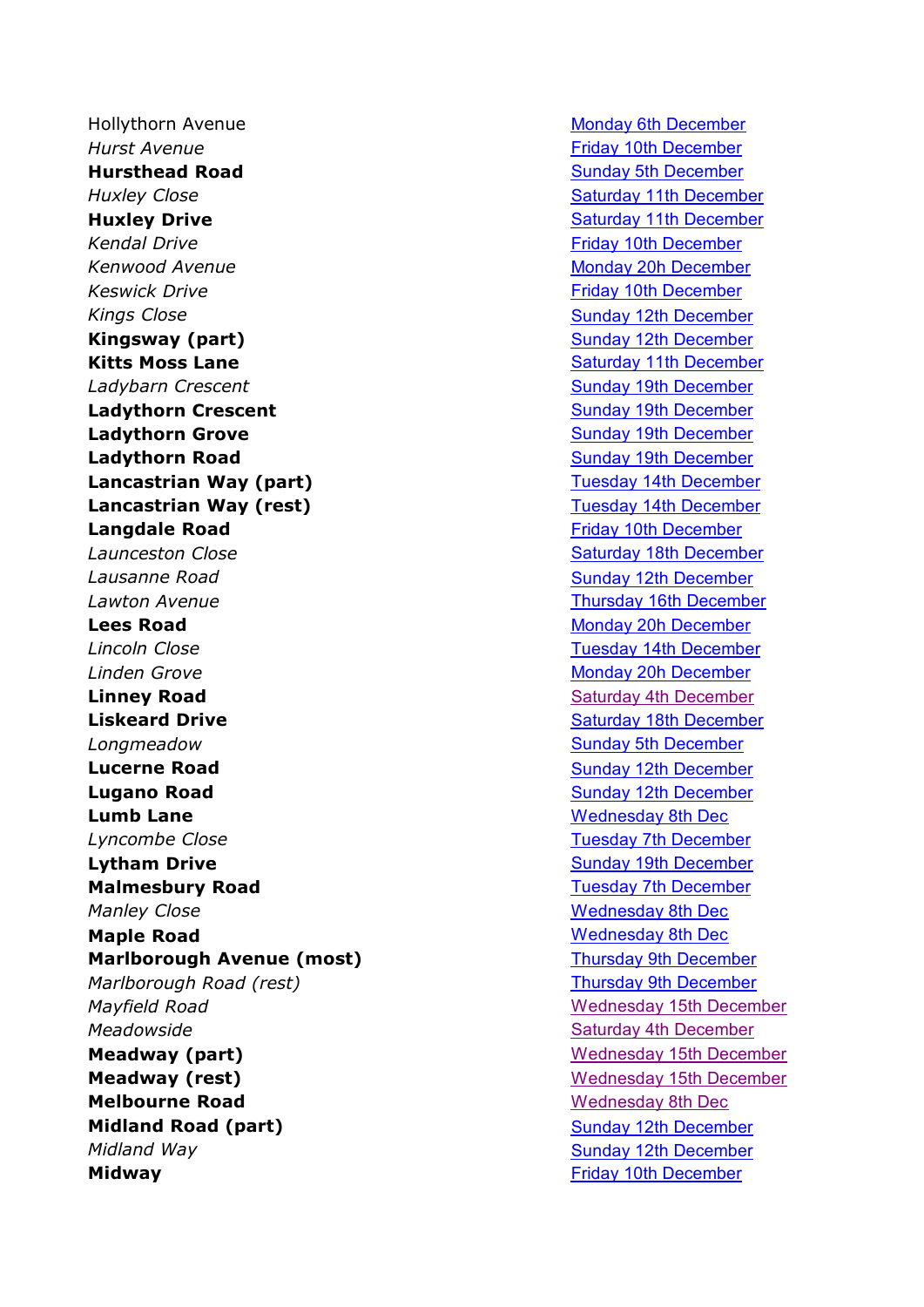*Milverton Drive* Friday 10th [December](https://bwrotary.org/wp-content/uploads/2019/11/Route-7-coloured.jpg) Moelfre Drive Monday 6th [December](https://bwrotary.org/wp-content/uploads/2019/11/Route-3-coloured.jpg) *Monmouth Road* Thursday 9th [December](https://bwrotary.org/wp-content/uploads/2019/11/Route-6-coloured.jpg) *Moreton Avenue* Manual Media Avenue Media [Wednesday](https://bwrotary.org/wp-content/uploads/2019/11/Route-5-coloured.jpg) 8th Dec *Moss Bank* **Friday 10th [December](https://bwrotary.org/wp-content/uploads/2019/11/Route-7-coloured.jpg)** *Moss Bank* **Moss Lane (part) Example 2018 Example 2018 Friday 10th [December](https://bwrotary.org/wp-content/uploads/2019/11/Route-7-coloured.jpg) Musbury Avenue Thursday 9th [December](https://bwrotary.org/wp-content/uploads/2019/11/Route-6-coloured.jpg) Nevill Road (part)** Sunday 12th [December](https://bwrotary.org/wp-content/uploads/2019/11/Route-9-coloured.jpg) *Newhaven Close* Thursday 9th [December](https://bwrotary.org/wp-content/uploads/2019/11/Route-6-coloured.jpg) *Newlands* Avenue **Thursday** 16th [December](https://bwrotary.org/wp-content/uploads/2019/11/Route-12-coloured.jpg) **Newquay Drive Newquay Drive Saturday** 18th [December](https://bwrotary.org/wp-content/uploads/2019/11/Route-14-coloured.jpg) **Nimrod Grove** Tuesday 14th [December](https://bwrotary.org/wp-content/uploads/2019/11/Route-16-coloured.jpg) **North Park Road Saturday 4th [December](https://bwrotary.org/wp-content/uploads/2019/11/Route-15-coloured.jpg)** Saturday 4th December **North Park Road** Sunday 12th [December](https://bwrotary.org/wp-content/uploads/2019/11/Route-9-coloured.jpg) **Northcote Road** Saturday 18th [December](https://bwrotary.org/wp-content/uploads/2019/11/Route-14-coloured.jpg) *Norwood Avenue* Monday 20h [December](https://bwrotary.org/wp-content/uploads/2019/11/Route-13-coloured.jpg) *Oak Drive* Sunday 5th [December](https://bwrotary.org/wp-content/uploads/2019/11/Route-2-coloured.jpg) **Ogden Road** Monday 20h [December](https://bwrotary.org/wp-content/uploads/2019/11/Route-13-coloured.jpg) **Padstow Drive Saturday 18th [December](https://bwrotary.org/wp-content/uploads/2019/11/Route-14-coloured.jpg)** Saturday 18th December **Park Avenue** Monday 20h [December](https://bwrotary.org/wp-content/uploads/2019/11/Route-13-coloured.jpg) **Parkside Walk Number 2018** Sunday 12th [December](https://bwrotary.org/wp-content/uploads/2019/11/Route-9-coloured.jpg) **Patch Lane (part)** Monday 20h [December](https://bwrotary.org/wp-content/uploads/2019/11/Route-13-coloured.jpg) **Patch Lane (rest)** Monday 20h [December](https://bwrotary.org/wp-content/uploads/2019/11/Route-13-coloured.jpg) **Penhale Mews Penhale Mews** Saturday 18th [December](https://bwrotary.org/wp-content/uploads/2019/11/Route-14-coloured.jpg) *Pilot Close* Tuesday 14th [December](https://bwrotary.org/wp-content/uploads/2019/11/Route-16-coloured.jpg) **Pine Road** Thursday 16th [December](https://bwrotary.org/wp-content/uploads/2019/11/Route-12-coloured.jpg) **Pleasant Way Pleasant Way Friday 10th [December](https://bwrotary.org/wp-content/uploads/2019/11/Route-7-coloured.jpg) Plymouth Drive Contract Contract Contract Contract Contract Contract Contract Contract Contract Contract Contract Contract Contract Contract Contract Contract Contract Contract Contract Contract Contract Contract Contra Pownall Avenue Community Community Community Community Community Community Community Community Community Community Community Community Community Community Community Community Community Community Community Community Comm Ramilles Avenue** Thursday 9th [December](https://bwrotary.org/wp-content/uploads/2019/11/Route-6-coloured.jpg) **Ramsdale Road (part)** Saturday 11th [December](https://bwrotary.org/wp-content/uploads/2019/11/Route-8-coloured.jpg) **Redford Drive** Monday 13th [December](https://bwrotary.org/wp-content/uploads/2019/11/Route-10-coloured.jpg) *Resent Close* Monday 20h [December](https://bwrotary.org/wp-content/uploads/2019/11/Route-13-coloured.jpg) *Reveton Green* Monday 13th [December](https://bwrotary.org/wp-content/uploads/2019/11/Route-10-coloured.jpg) **Ridge Park** Saturday 11th [December](https://bwrotary.org/wp-content/uploads/2019/11/Route-8-coloured.jpg) **Ringmore Road** Monday 13th [December](https://bwrotary.org/wp-content/uploads/2019/11/Route-10-coloured.jpg) **Ringway Avenue** Tuesday 14th [December](https://bwrotary.org/wp-content/uploads/2019/11/Route-16-coloured.jpg) **Robins Close** Saturday 11th [December](https://bwrotary.org/wp-content/uploads/2019/11/Route-8-coloured.jpg) **Robins Lane Company 12th [December](https://bwrotary.org/wp-content/uploads/2019/11/Route-8-coloured.jpg)** Saturday 11th December **Roche Gardens Tuesday 7th [December](https://bwrotary.org/wp-content/uploads/2019/11/Route-4-coloured.jpg)** *Romsey Drive* Sunday 5th [December](https://bwrotary.org/wp-content/uploads/2019/11/Route-2-coloured.jpg)

**Mountfield Road** Mountfield **Road** Mountfield **Road** [Wednesday](https://bwrotary.org/wp-content/uploads/2019/11/Route-11-coloured.jpg) 15th December **Oakfield Close Material Close Material Close [Wednesday](https://bwrotary.org/wp-content/uploads/2019/11/Route-11-coloured.jpg) 15th December Oueensgate** Manual Manual Mednesday 15th December **Ridgmont Road (part)** [Wednesday](https://bwrotary.org/wp-content/uploads/2019/11/Route-11-coloured.jpg) 15th December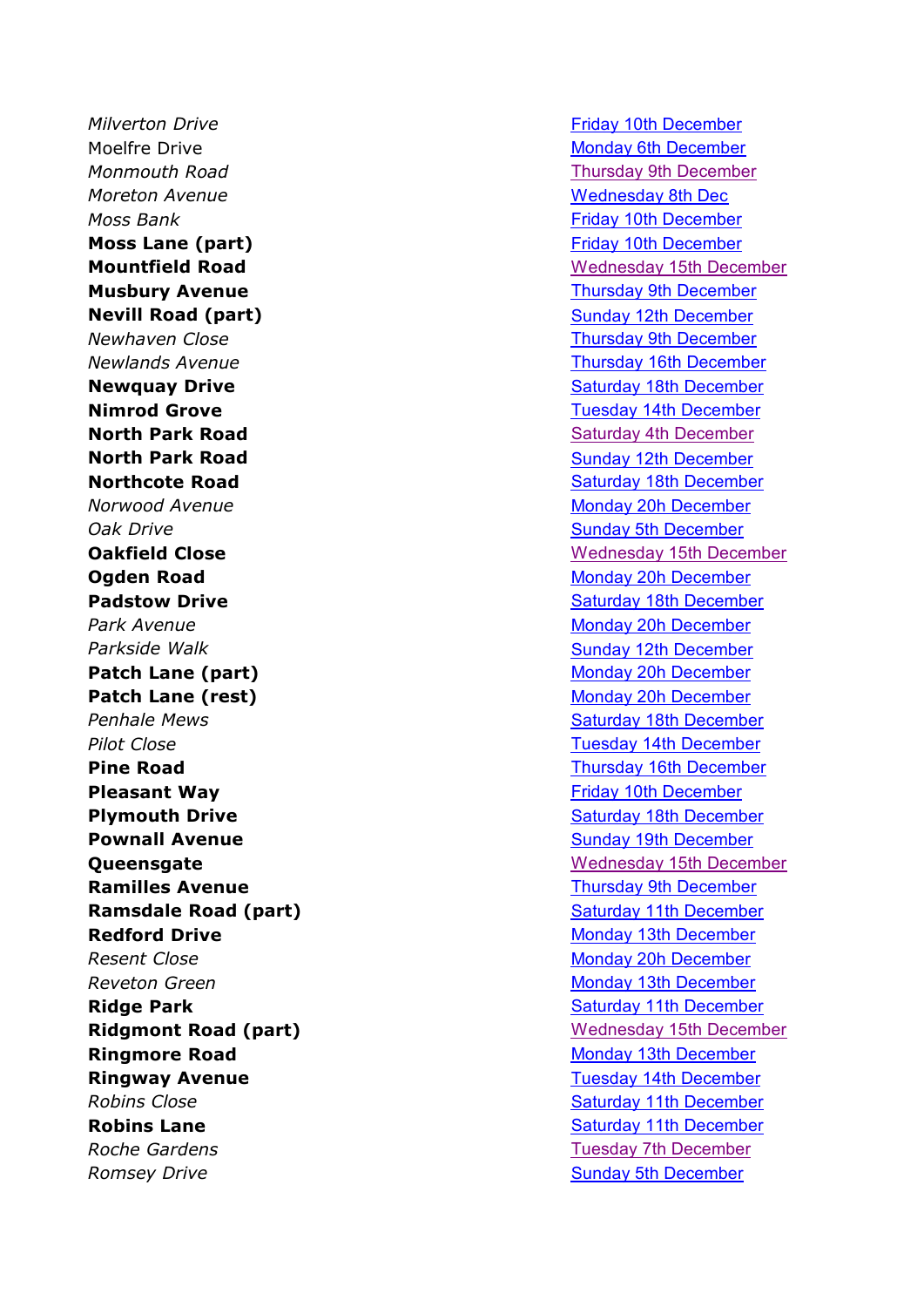**Roseway Roseway Sunday 12th [December](https://bwrotary.org/wp-content/uploads/2019/11/Route-9-coloured.jpg)** *Rossall Drive* **Sunday 19th [December](https://bwrotary.org/wp-content/uploads/2019/11/Route-1-coloured.jpg) Sunday 19th December Roundway Roundway Saturday 11th [December](https://bwrotary.org/wp-content/uploads/2019/11/Route-8-coloured.jpg) Rowan Drive (part)** Monday 6th [December](https://bwrotary.org/wp-content/uploads/2019/11/Route-3-coloured.jpg) **Rushton Drive (if passable)** Saturday 4th [December](https://bwrotary.org/wp-content/uploads/2019/11/Route-15-coloured.jpg) **Sandiway** Sunday 12th [December](https://bwrotary.org/wp-content/uploads/2019/11/Route-9-coloured.jpg) **Sawley Drive** Sunday 5th [December](https://bwrotary.org/wp-content/uploads/2019/11/Route-2-coloured.jpg) **Seal Road** Sunday 19th [December](https://bwrotary.org/wp-content/uploads/2019/11/Route-1-coloured.jpg) **Seal Road (part)** Thursday 16th [December](https://bwrotary.org/wp-content/uploads/2019/11/Route-12-coloured.jpg) **Selby Gardens** Sunday 5th [December](https://bwrotary.org/wp-content/uploads/2019/11/Route-2-coloured.jpg) **Selwyn Drive** Monday 6th [December](https://bwrotary.org/wp-content/uploads/2019/11/Route-3-coloured.jpg) **Severn Drive** Sunday 5th [December](https://bwrotary.org/wp-content/uploads/2019/11/Route-2-coloured.jpg) **Shackleton Avenue** Tuesday 14th [December](https://bwrotary.org/wp-content/uploads/2019/11/Route-16-coloured.jpg) **Sherbourne** Close **Tuesday 7th [December](https://bwrotary.org/wp-content/uploads/2019/11/Route-4-coloured.jpg) Shrewsbury Gardens** Shrewsbury **Gardens** Sunday 5th [December](https://bwrotary.org/wp-content/uploads/2019/11/Route-2-coloured.jpg) **South Parade** Sunday 12th [December](https://bwrotary.org/wp-content/uploads/2019/11/Route-9-coloured.jpg) **Southern Crescent** Sunday 12th [December](https://bwrotary.org/wp-content/uploads/2019/11/Route-9-coloured.jpg) **St. Michael's Avenue** Saturday 11th [December](https://bwrotary.org/wp-content/uploads/2019/11/Route-8-coloured.jpg) **Staveton Close** Monday 13th [December](https://bwrotary.org/wp-content/uploads/2019/11/Route-10-coloured.jpg) **Staveton Close** Monday 13th [December](https://bwrotary.org/wp-content/uploads/2019/11/Route-10-coloured.jpg) **Sunningdale Drive Sunday 19th [December](https://bwrotary.org/wp-content/uploads/2019/11/Route-1-coloured.jpg) Syddal Close** Monday 20h [December](https://bwrotary.org/wp-content/uploads/2019/11/Route-13-coloured.jpg) **Syddal Crescent** Monday 20h [December](https://bwrotary.org/wp-content/uploads/2019/11/Route-13-coloured.jpg) **Syddal Green** Monday 20h [December](https://bwrotary.org/wp-content/uploads/2019/11/Route-13-coloured.jpg) **Syddall Road** Monday 20h [December](https://bwrotary.org/wp-content/uploads/2019/11/Route-13-coloured.jpg) **Sydney Road** [Wednesday](https://bwrotary.org/wp-content/uploads/2019/11/Route-11-coloured.jpg) 15th December **Tenement Lane Saturday 4th [December](https://bwrotary.org/wp-content/uploads/2019/11/Route-15-coloured.jpg)** Saturday 4th December **Thorley Mews** Thorley **Mews** Saturday 18th [December](https://bwrotary.org/wp-content/uploads/2019/11/Route-14-coloured.jpg) **Thorn Road** Monday 20h [December](https://bwrotary.org/wp-content/uploads/2019/11/Route-13-coloured.jpg) **Thornbury Close** Thursday 9th [December](https://bwrotary.org/wp-content/uploads/2019/11/Route-6-coloured.jpg) **Thornway** Monday 6th [December](https://bwrotary.org/wp-content/uploads/2019/11/Route-3-coloured.jpg) **Tintern Road** Tuesday 7th [December](https://bwrotary.org/wp-content/uploads/2019/11/Route-4-coloured.jpg) **Tollard** Close **Tuesday 7th [December](https://bwrotary.org/wp-content/uploads/2019/11/Route-4-coloured.jpg) Totnes Avenue (part)** Monday 13th [December](https://bwrotary.org/wp-content/uploads/2019/11/Route-10-coloured.jpg) **Troon Close** Sunday 19th [December](https://bwrotary.org/wp-content/uploads/2019/11/Route-1-coloured.jpg) **Truro** Close **Saturday** 18th [December](https://bwrotary.org/wp-content/uploads/2019/11/Route-14-coloured.jpg) **Valley Road** Thursday 16th [December](https://bwrotary.org/wp-content/uploads/2019/11/Route-12-coloured.jpg) *Venlo Gardens* Thursday 9th [December](https://bwrotary.org/wp-content/uploads/2019/11/Route-6-coloured.jpg) **Vicarage Avenue Sunday 5th [December](https://bwrotary.org/wp-content/uploads/2019/11/Route-2-coloured.jpg) Victoria Way Saturday 11th [December](https://bwrotary.org/wp-content/uploads/2019/11/Route-8-coloured.jpg) Saturday 11th December Vulcan** Close **Tuesday 14th [December](https://bwrotary.org/wp-content/uploads/2019/11/Route-16-coloured.jpg) Vulcan Grove** Tuesday 14th [December](https://bwrotary.org/wp-content/uploads/2019/11/Route-16-coloured.jpg) **Waltham Drive** Tuesday 7th [December](https://bwrotary.org/wp-content/uploads/2019/11/Route-4-coloured.jpg) *Warton Close* Sunday 19th [December](https://bwrotary.org/wp-content/uploads/2019/11/Route-1-coloured.jpg) **Waterloo Road** Thursday 16th [December](https://bwrotary.org/wp-content/uploads/2019/11/Route-12-coloured.jpg)